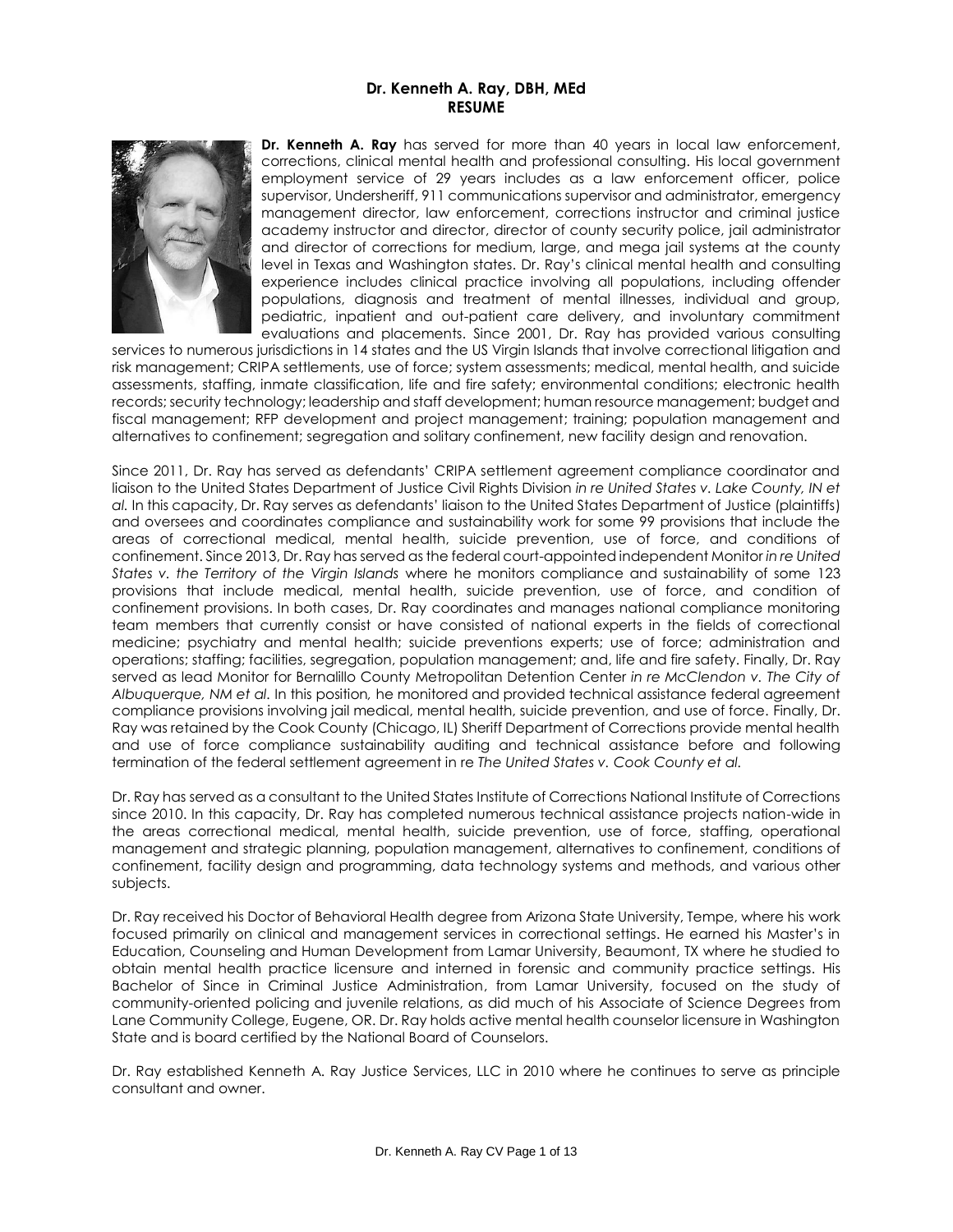#### Dr. Kenneth A. Ray, DBH, MEd Resume

4200 Woodhaven Ct Ashland, KY 41102

(606) 694-3031 ken@rjsjusticeservices.com

## **ACADEMIC TRAINING**

- Doctor of Behavioral Health, Arizona State University, Tempe
- Post-Graduate Studies in Counseling Psychology, Kentucky Christian University, Grayson
- Master of Education in Counseling and Human Development, School of Educational Leadership and Development, Lamar University, Beaumont, TX
- Bachelor of Science in Criminal Justice Administration, Lamar University, Beaumont, TX
- Associate of Science in Criminal Justice Manage / Associate of Science in Law Enforcement, Lane Community College, Eugene, OR

## **PROFESSIONAL DEVELOPMENT**

Completion of in excess of 4,000 hours professional development training in the areas of administration, criminal justice, community & public relations, corrections, emergency management, security management, instruction & teaching, labor relations, law enforcement, leadership, management, clinical and programmatic behavioral health, 1977 to present.

Institutions Professional Development Training Completed:

- A&M University Law Enforcement Training Center, College Station, TX
- American Correctional Association, Laurel, MD.
- Association for Advance Training in Behavioral Health, Ventura, CA
- Center for Life Management, Beaumont, TX.
- Central Washington Comprehensive Mental Health, Yakima, WA.
- Correctional Counseling, Inc. Nashville, TN.
- East Texas Law Enforcement Academy, Kilgore, TX.
- Eastern State University, Cheney, WA.
- Essential Learnings, Inc. Bloomington, IN.
- Ferry County Community Mental Health, Republic, WA.
- Harvard University Medical School, Cambridge, MA.
- Houston Police Department Law Enforcement Academy, Houston, TX.
- Institute of Mental Health, Spokane, WA.
- Lamar University Regional Law Enforcement Academy, Beaumont, TX.
- Living Works Mental Health Education, Inc., Spokane, WA.
- National Emergency Training Center, Emmitsburg, MD.
- National Institutes of Health / Foundation of the Advanced Education in the Sciences, Olympia, WA.
- Net Smart University Mental Health Training, Ashland, KY.

## **PROFESSIONAL LICENSES & CREDENTIALS**

#### Currently Held:

- Licensed Mental Health Counselor (QMHP, WA Dx/Tx License No. LH00011229, NPI No. 1659415750)
- Criminal Justice Administrator, Manager, Supervisor, Washington State Criminal Justice Training Commission, Burien, WA, 1994-2005
- Licensed Master Peace Officer, Supervisor, Crime Prevention Officer, Communications Officer, Correctional Officer, Law Enforcement Instructor, Texas Commission on Law Enforcement Standards and Education, Austin, TX, 1979-1994
- Board Certified Standards & Accreditation Auditor, American Correctional Association, Washington, DC 2010 to present
- Orange County Criminal Justice Academy, Beaumont, TX.
- Orange County Council of Alcohol and Drug Abuse, Orange, TX.
- Pathways Community Mental Health, Ashland, KY
- Regent School of Psychology, Virginia Beach, VA.
- Specialized Psychology Training Services, Inc., Austin, TX.
- Texas Commissioner on Law Enforcement Training and Education, Austin, TX.
- Texas Department of Public Safety Training Center, Austin, TX.
- Texas State University Criminal Justice Training Center, San Marcos, TX
- University of Alabama School of Medicine, Tuscaloosa, AL.
- University of South Florida Mental Health Institute, Tampa, FL.
- WA State Department of Social and Health Services, Olympia, WA.
- Washington Partners in Crisis, Chelan, WA.
- Washington State Child Study and Treatment Center, Olympia, WA.
- Washington State Criminal Justice Institute, Burien, WA.
- Washington State Institute of Mental Illness Research and Training, Spokane, WA.
- Washington State University, Pulman, WA.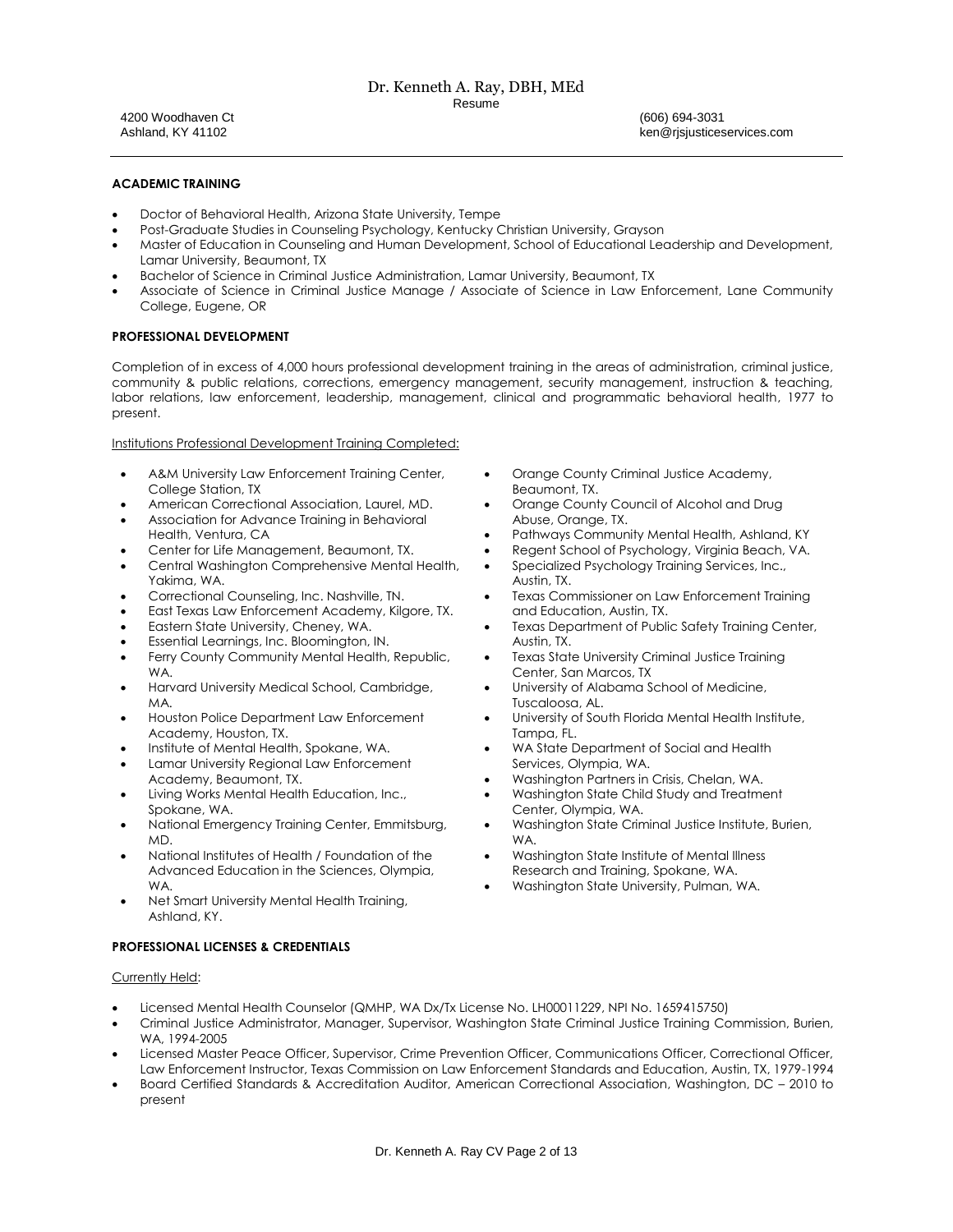• Board Certified Counselor, National Board for Certified Counselors, Greensboro, SC, 2010 to present

## Previously Held:

- Certified Criminal Justice Executive, Manager & Supervisor. Washington State Criminal Justice Training Commission, Burien, WA.
- Licensed Master Peace Officer; Advanced Corrections Officer, Public Safety Telecommunications Officer, Licensed Criminal Justice Instructor, Certified Crime Prevention Inspector. Texas Commission on Law Enforcement Standards & Education, Austin, TX.
- Emergency Management Professional Development Certification. FEMA, National Emergency Training Center, Emmetsburg, MD.
- Licensed Professional Counselor Intern, Texas Department of State Health Services Board of Examiners of Professional Counselors, Austin, TX.
- Certified Jail Manager. American Jail Association, Hagerstown, MD.
- Certified Correctional Health Professional. National Commission on Correctional Health Care, Chicago, Ill.

## **INTERNSHIP AND RESIDENCY TRAINING**

- Pediatric Behavioral Health Clinical Practice Supervision State of Washington Child and Adolescent Mental Health Treatment Specialist Credentialing, Ferry County Department of Community Services, 2006-2007
- Behavioral Health Clinical Practice Supervision State of Washington Mental Health Dx/Tx Licensing, Ferry County Department of Community Services, 2005-2008
- Outpatient Behavioral Health Clinical Practice Supervision State of Washington Mental Health Dx/Tx Licensing, Family and Children's Center, Catholic Dioceses, Yakima, WA, 2003-2004
- Law Enforcement & Forensic Counseling Internship, Orange County Sheriff's Office / Lamar University Graduate School of Counseling & Development / Life Resources of Southeast Texas MHMR, Orange, TX, 1992
- Forensic Behavioral Health Clinical Practice Residency / Supervision Texas Department of Corrections / University of Texas Medical Branch Skyview Psychiatric Prison, graduate clinical training for diagnosis and treatment of severely mentally ill forensic populations, 1992
- Law Enforcement Internship Lamar University Beaumont / Vidor, TX Municipal Police Department / Vidor Independent School District, undergraduate training in community policing and juvenile services, 1985-1986
- Teaching Internship Pioneer Montessori Children's House / Lane College, Eugene, OR, undergraduate education classroom instruction training, 1980-1981
- Law Enforcement Management Internship Eugene, OR Metropolitan Police Department / Lane College, undergraduate law enforcement administration and community policing training, 1980

#### **PROFESSIONAL MEMBERSHIPs**

#### **Current: Past:**

American Association of Intellectual & Developmental **Disabilities** Academy of Correctional Health NCCHC American College of Forensic Examiners American Correctional Association American Counseling Association American Evaluation Association American Jail Association American Psychological Association National Sheriff's Association National Association of Inspectors General National Commission on Correctional Health Care FBI-Law Enforcement Executive Development Assn. (LEEDA) Police Executive Research Forum Kentucky Counselors Association

International Association of Chiefs of Police National Mental Health Counselors Association Washington Association of Sheriffs and Police Chiefs Washington Jail Association American Society for Industrial Security (ASIS International)

## **PROFESSIONAL EMPLOYMENT (Professional Experience, Full & Part-Time)**

- Principal/Owner, Kenneth A. Ray Justice Services, LLC, Ashland, KY, 2005 to present
- Correctional Technical Resource Consultant, United States Department of Justice National Institute of Justice (parttime as assigned), Washington, DC, 2010 to present
- Licensed Mental Health Professional/Psychotherapist, Pathways, Inc., Ashland, KY
- Licensed Mental Health Professional/Psychotherapist, Ferry County Community Services, Republic, WA, 2005-2008
- Retired Criminal Justice, Law Enforcement, Corrections Professional (States of OR, TX, WA), 1976 to 2005
- Interim Director of Corrections, King County Department of Adult and Juvenile Detention, Seattle, WA, 2004-2005
- Director of Department of Corrections, Yakima County, WA, 1994-2004
- Director of Department of Government Security Police, Yakima County, WA, 1995-2004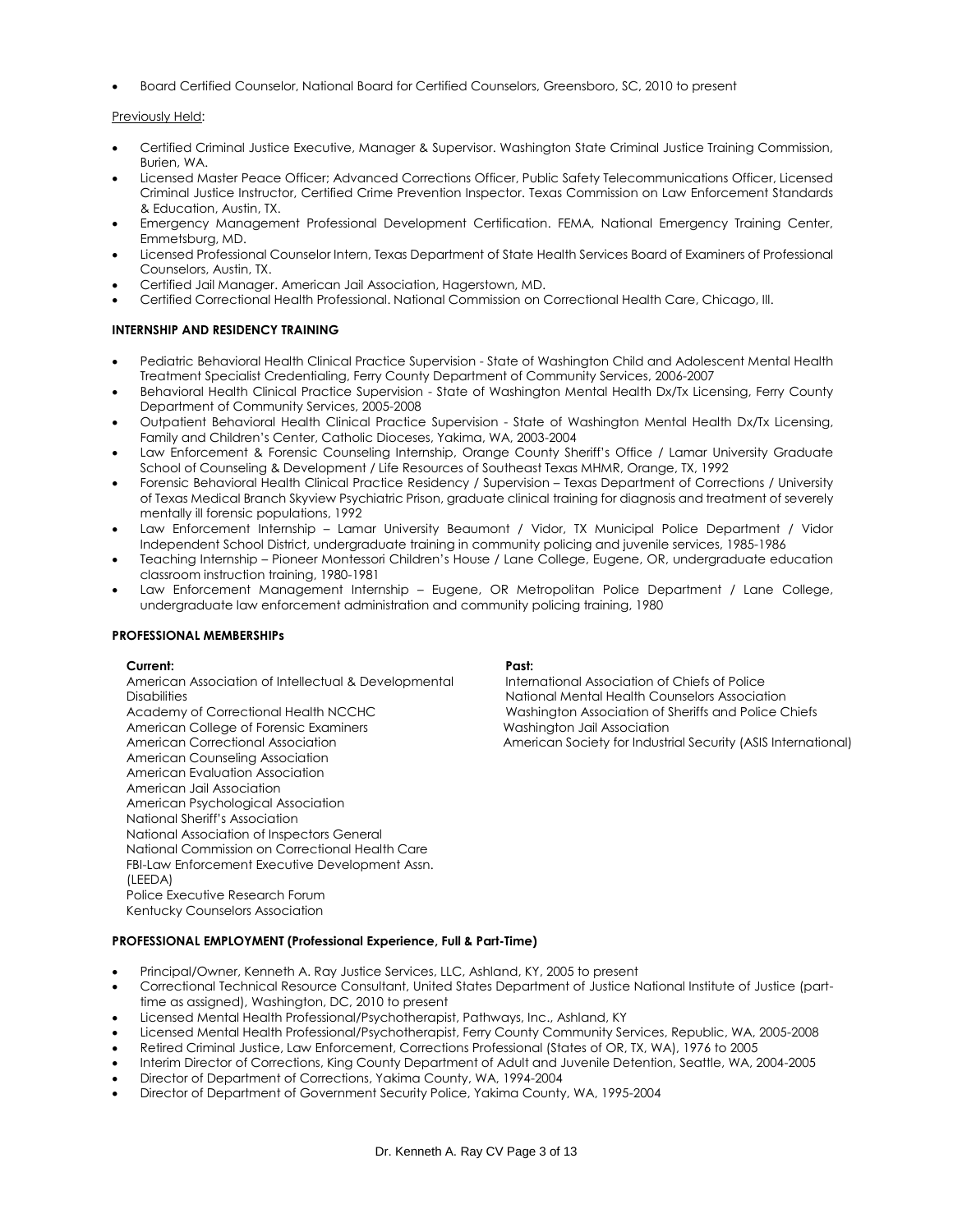- Adjunct Undergraduate Professor of Counseling Psychology, Central Washington State University, Yakima Campus, WA, Course(s): Correctional Counseling, LAJ 326, 2002-2004
- Adjunct Undergraduate Professor Business Administration, City University, Business Management Studies Yakima Campus, WA, Course(s): Business and Government Relations, BBA 412, 1996
- Adjunct Graduate Professor Business Administration, City University, Graduate Business Administration, Campus, Yakima, WA, Course(s): Strategic Human Resources Management, MBA 545, 1995
- Undersheriff, Jail Administrator, Director of Training, Instructor, Orange County Sheriff's Office, Orange, TX, 1989-1994
- Adjunct Graduate Professor of Counseling/Human Development, Lamar University, Graduate School of Counseling and Development, Beaumont, TX. Course(s): Advanced Human Development and Counseling, CNDV 5301, 1994
- Undergraduate Practicum Supervisor, Stephen F. Austin State University, Department Criminal Justice, Nacogdoches, TX. Course(s): Police Administration, supervised student research and project activities, 1994
- Law Enforcement Supervisor and Officer, 911 Supervisor, Emergency Management Director, City of Vidor, TX, 1978-79; 1981-89
- Uniformed Corporate Security Officer, Valley River Center, Eugene, OR, 1980-81
- Resident Deputy Sheriff, Newton County Sheriff's Office (Burkeville Station), Newton, TX, 1977-78.
- Reserve Police Officer and Communications Officer, Coquille Police Department, Coquille, OR, 1976-1977.
- Sheriff's Deputy Cadet (unpaid), Coos County Sheriff's Office, Coquille, OR, 1976

## **CONSULTING / INSPECTIONS / ASSESSMENTS / MONITORING**

#### **Active Projects**

- *Anoka County, MN (Anoka),* Comprehensive Correctional Facility and Workhouse facilities and operational assessment, 2018-present.
- **C***hatham County, GA (Savannah), Detention Center,* Medical and mental health quality assurance and compliance assessment and monitoring. Assist with community behavioral health initiative, inmate classification, technical assistance, 2018-present.
- *Cook County, IL Sheriff's Office Department of Corrections (Chicago***),** Compliance Sustainability Auditor in re United States v. Cook County, IL et al. Compliance monitoring and technical assistance for mental health and use of force provisions of federal settlement agreement, 2016-present.
- *Federal Court Appointed Monitor*, *in re The United States v. The Territory of the Virgin Island*s, Golden Grove Correctional Facility St. Croix, Virgin Islands, 2013-present.
- *Lake County, IN Sheriff and Commission*ers *(Crown Point)*: defendants' compliance monitor/coordinator in *re The United States v. Lake County Indiana, et al.* Defendants' liaison to the United States Department of Justice, 2011- present.

## **Completed Projects**

- *Vigo County, IN Detention Center (Terre Haute),* Comprehensive Criminal Justice System / Jail Assessment and Sustainability Planning, 2018.
- *Boyle / Mercer Counties, KY (Danville),* Comprehensive Criminal Justice System / Jail and Rehabilitation Assessment and Sustainability Action Planning, 2017- 2018.
- *Bernalillo County, NM (Albuquerque),* Federal Consent Agreement Compliance and Sustainability Monitor in re McClendon v. The City of Albuquerque, NM et al. Compliance monitoring and technical assistance regarding jail medical, mental health suicide prevention, and use of force, 2016-2018.
- *Madison County, TN (Jackson) Sheriff's Office /* **U.S.** Department of Justice National Institute of Corrections, Washington, DC: Jail medical and mental health assessment related to facility renovation, new construction, and program planning, 2016.
- *Chatham County, GA Sheriff's Office (Savanah):* Administrative, operational, policy and practices assessment and planning, jail Use of Force litigation support, 2015.
- *Bernalillo County, NM – Metropolitan Detention Facility*: Assessment, planning, development, implementation, and evaluation of Protection from Harm/Use of Force Program, training, and compliance assurance, 2014.
- *United States Department of Justice National Institute of Correcti*ons, Washington, DC: Provide technical nation-wide technical assessments and assistance to local jurisdictions on policies and practices pertaining to: jail and justice system performance, alternatives to incarceration, correctional administration and management, population management, , use of force, inmate medical, mental health, and suicide prevention, electronic health records systems, staffing, risk management, training, quality assurance and compliance, facility safety and security, special needs inmates, and other subject matter assigned, 2010-present.
- *City of Jackson, MS, Office of the Mayo*r / U.S. Department of Justice National Institute of Corrections, Washington, DC. Municipal Jail & Law Enforcement, Criminal Justice System Assessment, 2015.
- *City of Philadelphia, PA Prisons* / U.S. Department of Justice National Institute of Corrections, Washington, DC: Assessment of Use of Force Policies, procedures, practices, litigation, facilities, 2015.
- *Madison County, TN Sheriff's Office (Jackson)* / U.S. Department of Justice National Institute of Corrections, Washington, DC. Jail and Justice System Assessment, 2015.
- *Adams County, WA Sheriff's Offic*e / U.S. Department of Justice National Institute of Corrections, Washington, DC, Local Criminal Justice System Assessment, Jail Capacity, and Utilization Analysis, 2015.
- *Boyd County, KY Detention Center* / U.S. Department of Justice National Institute of Corrections, Washington, DC: Population management and facility utilization assessment and recommendations, 2015.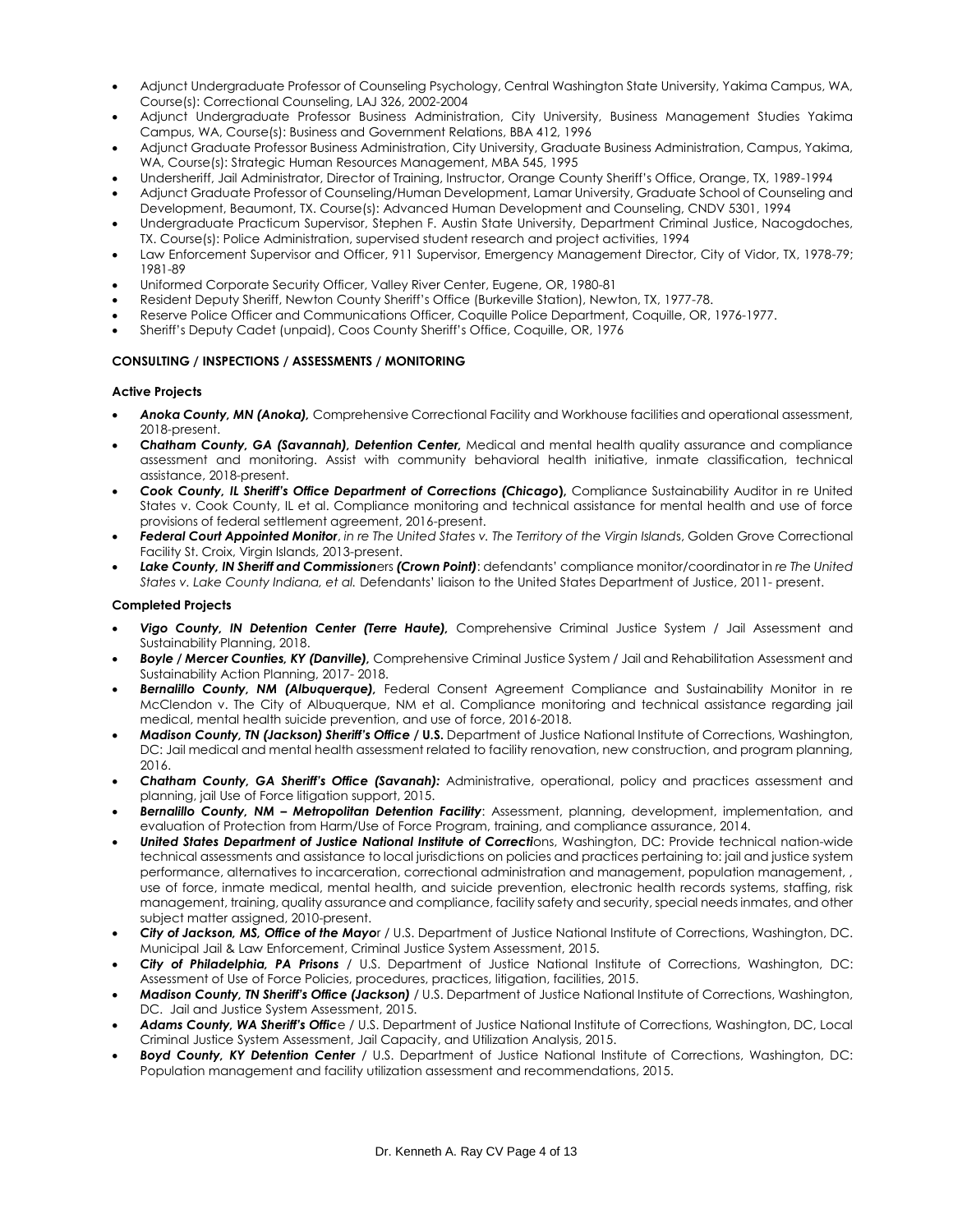- Los Angeles County, CA Board of County Supervisors / Sheriff's Department Jail. Assessment of proposed integrated medical, mental health, substance programs and services for 5000 bed Consolidated Correctional Treatment Facility under development, 2015.
- *Chippewa County, WI Government*: Facilitate and develop government security policies and procedures for the full implementation of a newly approved integrated security plan. Facilitate development and implementation of a leadership development program in preparation for implementation of campus security policies and procedures, 2013.
- *Chatham County, GA Sheriff's Office (Savannah)*, In Partnership with Justice Concepts, Inc. Analyze, assess, evaluate jail operations, facilities, population, policy and related systems to determine best practices affecting cost, safety, security, and operations, 2013.
- *Snohomish County, WA Sheriff's Department (Everette)* / U.S. Department of Justice National Institute of Corrections, Washington, DC: Conducted assessment of, and provided consultation and written improvement recommendations for jail/inmate healthcare, suicide prevention and mental health practices, policies, services, and programs, 2013.
- *McLean County, IL Sheriff's Department (Bloomington)* / U.S. Department of Justice National Institute of Corrections, Washington, DC: Jail mental health construction and program design development, 2013.
- *La Porte County, IN Sheriff's Department (La Porte)* / U.S. Department of Justice National Institute of Corrections, Washington, DC: Conducted assessment of, and provided consultation and written improvement recommendations for jail/inmate healthcare, suicide prevention and mental health practices, policies, services, and programs, 2013.
- *Porter County, IN Sheriff's Department (Valparaiso*) / U.S. Department of Justice National Institute of Corrections, Washington, DC: Conducted assessment of, and provided consultation and written improvement recommendations for jail/inmate healthcare, suicide prevention and mental health practices, policies, services, and programs, 2012.
- *Onondaga County, NY Sheriff's Department (Syracuse)* / U.S. Department of Justice National Institute of Corrections, Washington, DC: Assessment and recommendations for improved assessment and care of jail inmates with mental illness; housing and management construction planning and activation, 2012.
- *McLean County, IL Sheriff's Office (Bloomington)* / U.S. Department of Justice National Institute of Corrections, Washington, DC: Assessment and recommendations for improved assessment and care of inmates with mental illness; housing and management construction planning and activation, 2012.
- *Dallas County, TX Sheriff's Department (Dallas)* / U.S. Department of Justice National Institute of Corrections, Washington, DC: Provide assessment and recommendations for the activation of new 150,000 sf, 400 bed Jail medical and mental health infirmaries for resolution of Federal Civil Rights Settlement Memorandum of Understanding *in re The United States v. Dallas County, TX*, 2012.
- *Porter County, IN Sheriff's Department (Valparaiso)* / U.S. Department of Justice National Institute of Corrections, Washington, DC: Provide assessment and recommendations for short and long-term resolution of jail overcrowding, 2012.
- *St Croix County, WI Sheriff's Department* (/ U.S. Department of Justice National Institute of Corrections, Washington, DC: Conducted assessment of, and provided consultation and written improvement recommendations for jail/inmate healthcare, suicide prevention and mental health practices, security policies, services, and programs, 2011.
- *Wisconsin State Department of Corrections & County Jails*: Coordinate and facilitate corrections electronic health records workshop involving U.S. Department of Justice Jail Healthcare Division, 2010.
- *Chippewa County, WI Sheriff's Department* / U.S. Department of Justice National Institute of Corrections, Washington, DC conducted assessment of, and provided consultation and written improvement recommendations for jail/inmate healthcare, suicide prevention and mental health practices, policies, services, and programs, 2010.
- Lake County, IN Sheriff's Department / Completed comprehensive jail staffing analysis / bed capacity and admissions studies/ healthcare program development, policy and procedures, medical and mental health clinical practice guidelines, electronic health records initiative for 1000 bed county correctional agency, 2010.
- *Lake County, IN Sheriff's Department /* U.S. Department of Justice National Institute of Corrections, Washington, DC: Conducted assessment and consultation jail/inmate suicide prevention and mental health practices, policies, services and programs, 2010.
- *Curlew Independent School District, Curlew, WA*: Provided consultation & materials to K-12 administrators, teachers & educational support staff on child & adolescent mental health, social emotional development & learning options for emotionally disturbed students. Provide campus security consultation as requested, 2005-2008.
- *Republic Independent School District, Republic, WA*: Provided consultation & materials to K-12 administrators, teachers & educational support staff on child and adolescent mental health, social emotional development & learning options for emotionally disturbed students. Provide campus security consultation as requested, 2005-2008.
- *Washington State Department of Social & Health Services, Division of Child Protection,* Republic Washington Office, Olympia, WA: Provided consultation, assessments & reports on child mental health & wellness relevant to child neglect & abuse investigation, removal & foster care placement, 2005-2008.
- *Spokane County Washington Board of Commissioners & Law & Justice Council*, Spokane, WA: Provided consultation, group facilitation & PowerPoint presentation on strategies to improve correctional cost, operational & community effectiveness to elected executives & judiciary, administrative & support staff, 2003.
- *Pierce County, WA, Sheriff's Office (Tacoma):* Conducted inspection of large jail health services & provided consultation related to inmate medical care civil litigation, 2002.
- *Washington State Senate Appropriations Committee (Olympia):* Provided testimony related to Senate Bill SB5427, funding to local jails for mentally ill inmates and offenders care & detention alternatives, 2001
- Salt Lake County, UT Sheriff's Office (Salt Lake City): Provided consultation for, and served on, professionals' interview panel for sheriff's Captain selection process, 2001.
- *Washington State Department of Community, Trade, and Economic Development (Olympia)*: Provided consultation, cost formula options, analysis & email opinions for the completion of statewide jail rates study & legislation, 1996-2000.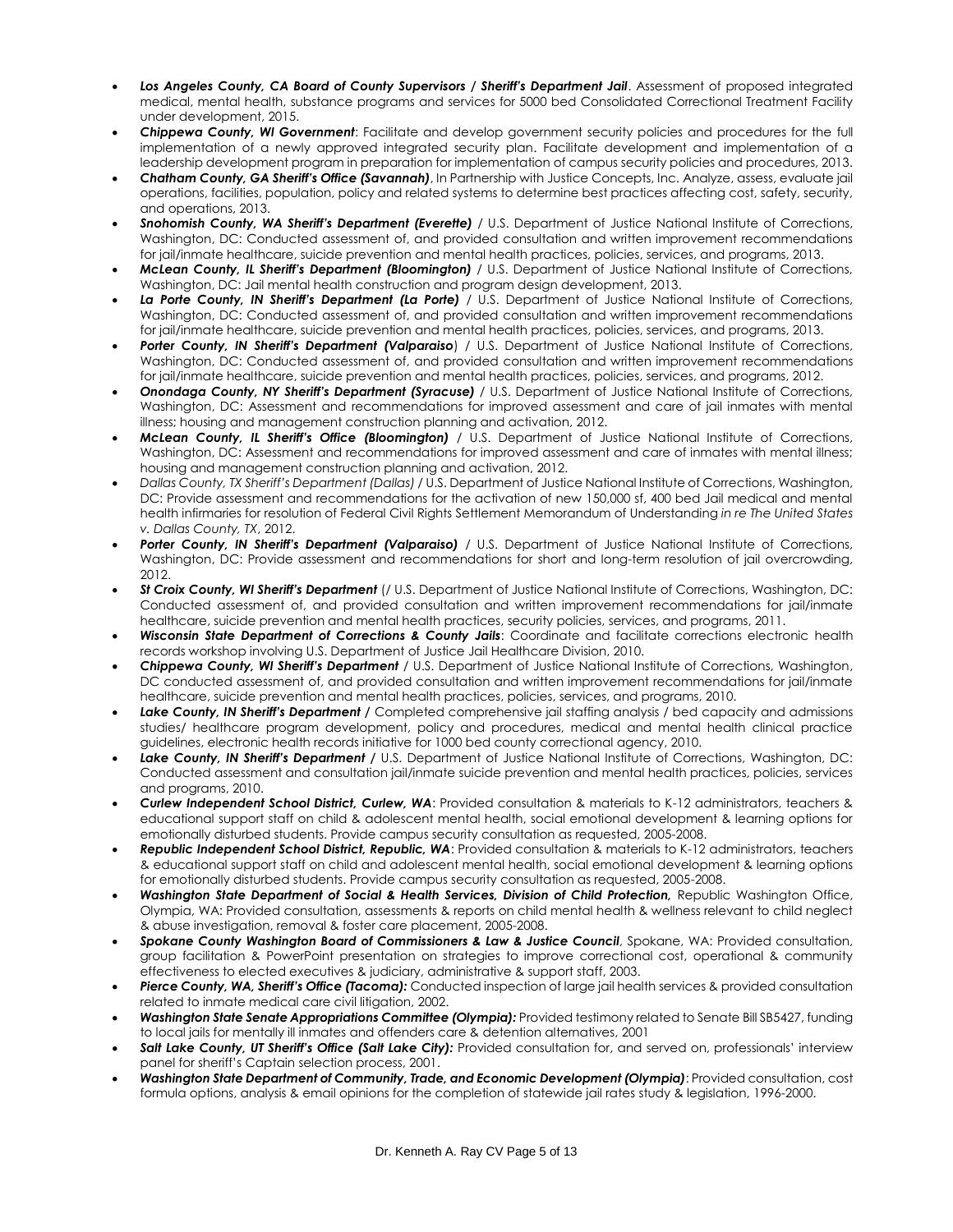- *Washington State Department of Community, Trade, and Economic Development (Olympia)*: Provided telephonic & electronic consultation & documents for the development of fiscal notes related to local criminal justice & corrections legislative proposals, 1995-2004.
- *Little Cypress-Mauriceville Independent School District (Mauriceville, TX)*: Provided consultation, materials & presentations to school K-12 administrators, teachers & support staff regarding school safety & drug prevention, classroom safety & drug abuse prevention curricula & school-based policing programming. Provide campus security consultation as requested**,** 1990-1994.
- *Orangefield Independent School District (Orangefield, TX):* Provided consultation, materials & presentations to school K-12 administrators, teachers & support staff regarding school safety & drug prevention, classroom safety & drug abuse prevention curricula & school-based policing programming. Provide campus security consultation as requested, 1990- 1994.
- *West Orange-Stark Independent School District (Orange, TX):* Provided consultation, materials & presentations to school K-12 administrators, teachers & support staff regarding school safety & drug prevention, classroom safety & drug abuse prevention curricula & school-based policing programming. Provide campus security consultation as requested, 1990- 1994.
- *Vidor Independent School District (Vidor, TX)***:** Provided consultation, materials & presentations to school K-12 administrators, teachers & support staff regarding school safety & drug prevention, classroom safety & drug abuse prevention curricula & school-based policing programming. Provide campus security consultation as requested, 1986- 1994

## **COMMITTEE MEMBERSHIPS / CIVIC**

## **Higher Education:**

- Member, Law & Justice Professionals Advisory Committee, Central Washington State University Law & Justice Department, Ellensburg, WA, 2003-2004.
- Member, Criminal Justice Curricula & Program Advisory Committee, Yakima Valley Community College Criminal Justice Department, Yakima, WA, 2002-2004.
- Member, Graduate Curriculum Review Committee, Lamar University Graduate School of Counseling Graduate Counseling Ethics & Law Independent Study Course, Dr. Curtis E. Wills, Ph.D., Professor Emeritus, Beaumont, TX, 1995-1996.
- Member, Inter-Collegiate Counseling Doctoral Program Proposal Development Committee, Lamar University, Beaumont, Sam Houston State University, and Huntsville, TX, 1994.
- Member, Regional Criminal Justice & Nursing Program Curriculum Advisory Committee, Carl Perkins Tech-Prep College Bound Consortium, Lamar University John Gray Institute, Beaumont, TX, 1993-1994.
- Member, Graduate Counseling Faculty Search Committee, Lamar University Graduate School of Counseling & Educational Leadership, Beaumont, TX, 1993.
- Member, Criminal Justice Faculty Search Committee, Lamar State College, Orange, TX, 1992.

### **Professional Service (Internal):**

- Member, Law & Justice Advisory Board, King County Law and Justice Advisory Board, Seattle, WA, 2004-2005
- Member, County Personnel Committee, Yakima County Human Resources Department, Yakima, WA, 2003-2005
- Member, Court Administrative Planning Team, Yakima County Superior and District Courts, Yakima, WA, 2003-2005
- Member, Drug Court Planning & Implementation Task Force, Yakima County Superior Court and Law and Justice Council, Yakima, WA, 2001-2005
- Member, Local Law & Justice Council Member, Yakima County, WA, 1994-2005
- Member, Corrections & Sanctions Alternatives Sub-committee, Yakima County Law and Justice Council, Yakima, WA, 1994-2005
- Member, Emergency Management Advisory Team, Orange County Board of Commissioners, Orange, TX, 1989-1994
- Chairperson United Way Organizational Drive Committee, Yakima County Government, Yakima, WA, 1995
- President, Board of Directors, Vidor Law Enforcement Officers Association Local, Vidor, TX, 1987-1989
- Member, Board of Directors, Vidor Law Enforcement Officers Association Local, Vidor, TX, 1986-1987

#### **Professional Service (External):**

- Member, Corrections Training Advisory Board, Washington State Criminal Justice Training Commission Standards and Education, Burien, WA, 2003-2005
- Vice Chairperson, Board of Directors, Washington Partners in Crisis (WAPIC) Non-profit organization, criminal justice and mental health advocacy group, Olympia, WA2003-2005
- Member, Correctional Advisory Group, National Mental Health Consensus Project, Council of State Governments, Association of State Correctional, Administrators, Washington, D.C., 2003-2004
- Member, Executive Committee, Tri-County Youth Counsel for Yakima, Benton, and Klickitat Counties, WA, 2000-2004
- Member, Serious Juvenile Offender Placement Community Advisory Board Member, Washington State Juvenile Rehabilitation Department, Yakima, WA, 2001-2005
- Member, Washington State Governor's Legislation Implementation Education Team, Washington State Traffic Safety Commission, Olympia, WA, 2001-2004
- Member, Washington State Jail Capacity Committee, Washington Association of Sheriffs and Police Chiefs, Olympia, WA, 2000-2005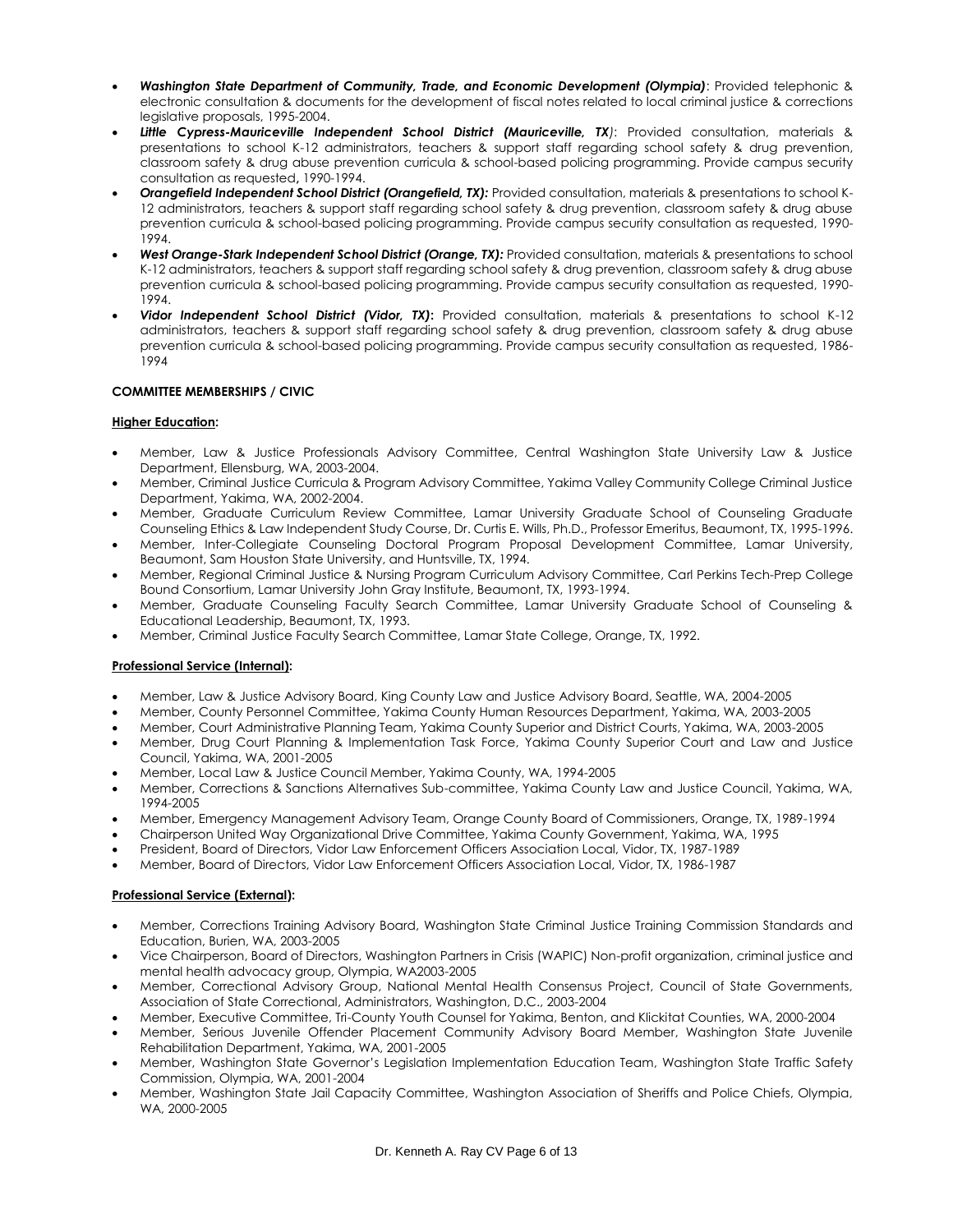- Member, 105th United States Congress Law Enforcement Advisory Committee for the, Senator Slade Gordon, United States Senate, Washington, D.C., 1998
- Member, Orange County Council on Alcohol and Drug Abuse Advisory Board, Orange, TX, 1993-1994
- Secretary, Southeast Texas Regional Planning Commission Criminal Justice Allocations Advisory Board, Nederland, TX, 1990-1994

## **Community Service:**

- Co-Chairperson, Yakima Valley United Way, Promoting Self-Sufficiency Allocations Committee, Yakima County, Yakima, WA, 2002-2004.
- Coach, City of Yakima Parks & Recreation Department, Youth Roller Hockey, Yakima, WA, 1999-2002.
- Member, Yakima Valley United Way, Community Strengths and Needs Assessment Committee, Yakima, WA, 1997-1998.
- Coach, Yakima Valley YMCA, Roller Hockey League, Yakima, WA, 1996-1999.
- Member, Yakima Valley United Way, Disabled & Homeless Allocation Committee, Yakima, WA, 1996-2001
- Member, Board of Directors, Yakima Valley Camp Fire Boys & Girls, Yakima, WA, 1995-1998.
- Chair, Board of Directors, Texas Foster Children's Protection Advisory Board for Orange County, TX, 1993-1994.
- Member, Board of Directors Member, Orange County Women's & Children's Shelter, Orange, TX, 1993-1994.
- Member, Southeast Texas Retired Senior Volunteer Program (RSVP) Advisory Board, Port Arthur, TX, 1992-1994.
- Member, Vidor Independent School District Community Education Advisory Board, Vidor, TX, 1985-1989.
- Scouting Coordinator, Boy Scouts of America, Three Rivers Boy Scout Council, Co-ed Law Enforcement Explorer Post 501, Beaumont, TX, 1984-1989.
- Regional Director, Southeast Texas Operation Blue Santa Toys for Tots Program, Jefferson, Orange, and Hardin Counties, TX, 1984-1994.

## **ACCOLADES/HONORS**

#### **Academic/Higher Education**

- Recognition for Service to Higher Education, Central Washington State University Law and Justice Department, Ellensburg, WA, 2004
- Recognition for Service to Higher Education, Yakima Valley Community College Criminal Justice Academic Department, Yakima, WA, 2003
- Recognition, National Government Innovations Awards Semifinalist, The Ford Foundation & the A. Alfred Taubman Center for State and Local Government, John F. Kennedy School of Government, Harvard University. Cambridge, MA, 1997
- Recognition, Clinical Internship, University of Texas Medical Branch, Texas Department of Corrections Sky View Psychiatric Prison, Rusk, TX, 1992
- Alpha Phi Sigma, National Criminal Justice Honor Society Membership, 1983
- Human Service to Community & Youth Certificate of Recognition, Lamar University College of Sociology, Social Work, and Criminal Justice, Beaumont, TX 1983
- Valedictorian Award, 50th Law Enforcement Academy, East Texas Police Academy, Kilgore, TX, 1978
- Recognition for Exemplary Academic Performance, Chief of Police James Overhauls, instructor of police sciences, Southwestern Oregon Community College, North Bend, OR, 1977

## **Professional/Human Service (Internal):**

- Dedicated Service Award, Yakima County Board of Commissioners. Yakima, WA, 2004
- Leadership Award, Managers & Employees, Yakima County Departments of Corrections and Government Security, Yakima, WA, 2004
- Community Leadership Award, Yakima County Board of Commissioners, Yakima, WA, 2001
- Recognition for Service to Public Safety Education, Yakima County Board of Commissioners, State DUI law education coordination, and instruction, Yakima, WA, 1999
- Leadership Award, Orange County Sheriff's Employees Division of Community and Special Services. Orange County, TX, 1994
- Law Enforcement Officer of the Year, Police Association, Police Department. Vidor, TX, 1983
- Bravery Commendation, Chief of Police Sam Kittrell, Vidor Police Department, Orange, TX, 1982
- Law Enforcement Service Citation, Chief of Police J. Reynolds, Vidor Police Department, Vidor, TX, 1978
- Professional Achievement Recognition, Sheriff Wayne Powell, Newton County Sheriff's Office, TX, 1978

#### **Professional/Human Service (External):**

- Educational Outreach Award, Washington State Traffic Safety Commission, Olympia, WA, 1999
- Recognition, Governor Gary Locke, Educational Outreach, Olympia, WA, 1999
- Recognition, Washington State Jail Association's President's Citation, Olympia, WA, 1998
- Service to Emotional Disturbed Children & Youth, Mental Health Retardation Agency, Orange, TX, 1993
- Appreciation for Service to At-Risk Youth, Orange County Juvenile Probation Agency, Orange, TX, 1993
- Achievement Award National Emergency Management Institute, Agency, Emmetsburg, MD, 1988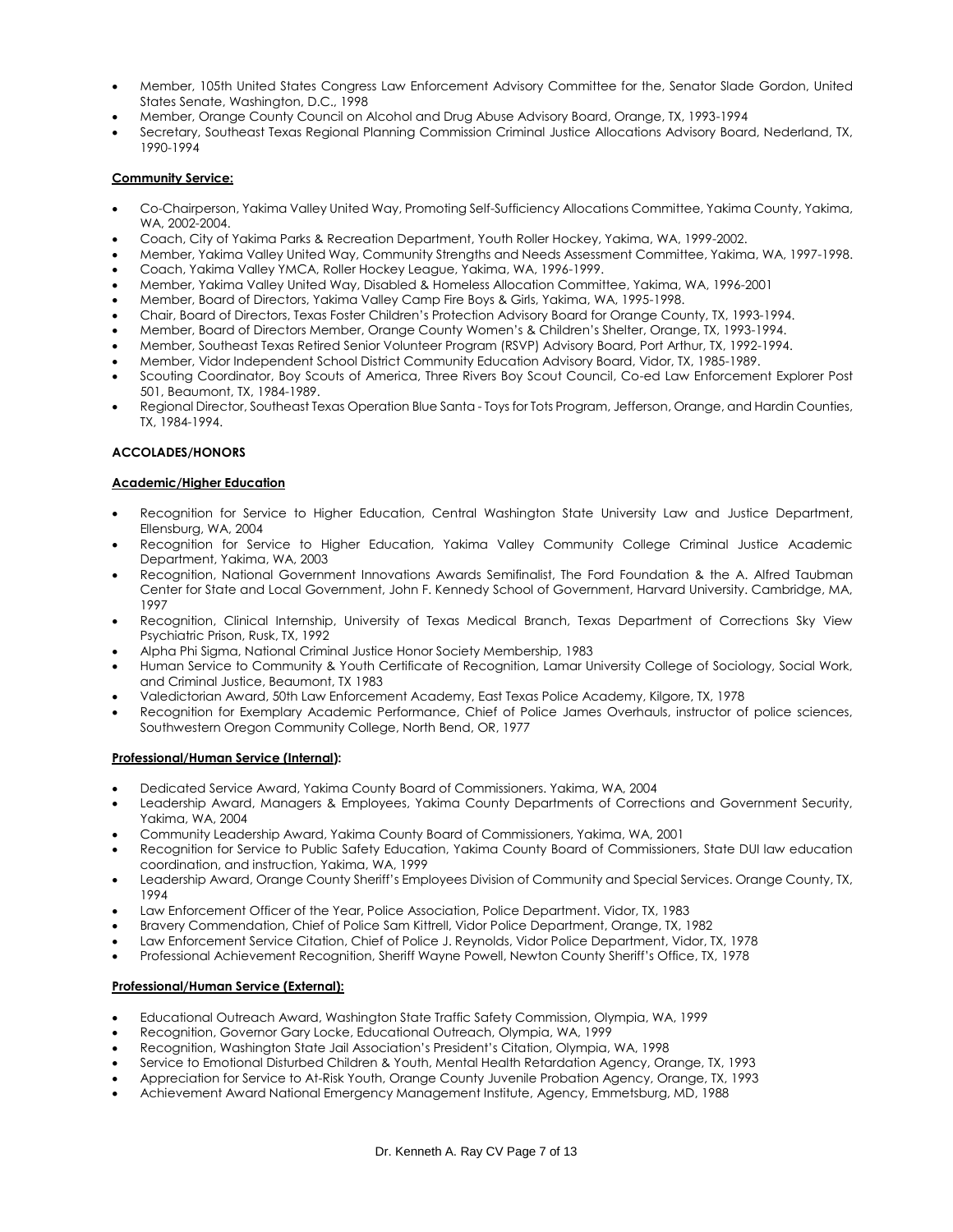- Law Enforcement Officer of the Year Award, Combined Law Enforcement Officers Association of Texas (CLEAT), Austin, TX, 1988
- Recognition for Life Safety Response, Orange County Emergency Medical Services, Orange, TX, 1988
- Appreciation for Service to Disabled Children, Beaumont State School, Beaumont, TX, 1988
- Exemplary Performance Recognition, Texas Department of Public Safety Emergency Management Division, Austin, TX, 1988
- Appreciation for Service to Chemically Dependent Youth, Baptist Hospital, Beaumont, TX, 1987
- Community Oriented Policing Recognition, Governor's Juvenile Justice Education Project, Office of the Governor, Austin, TX, 1985
- Appreciation, Service to Government, Commissioners Court of Orange County, Orange, TX, 1984
- Commendation, Community Oriented Policing Innovative Youth Safety Programming, Lamar University Department of Sociology, Social Work, & Criminal Justice, Beaumont, TX, 1984
- Community Oriented Policing Law Enforcement Officer of the Year Nominee, National Annual Police Service Award, Parade Magazine & International Association of Chiefs of Police Gaithersburg, MD, 1984
- Professional Service Commendation, Mayor Robert C. Watts, City of Vidor, TX, 1984

## **External Community:**

- Youth Service Award, Tri-County Youth Counsel, Counties of Benton, Yakima, & Klickitat, Yakima, WA, 2004
- Leadership Service Recognition, Greater Yakima Chamber of Commerce, Yakima, WA, 2004
- Community Service Appreciation, United Way of Yakima County, Yakima, WA, 2000
- Service to Youth Recognition, Yakima Valley Camp Fire Boys and Girls, Yakima, WA, 1998
- Distinguished Community Service Award, United Way of Yakima County, Yakima, WA, 1996
- Dedicated Service to Foster Children Award, Orange County Child Protective Services Board, Orange, TX, 1994
- Service to Foster Children Award, Orange County Foster Child Parents Association, Orange, TX, 1994
- Community Oriented Policing, Loyalty to Community Award, Veterans of Foreign Wars Post 2775, Orange, TX, 1993
- Citation for Service to Abused Children, Garth Children's Recovery House, Beaumont, TX, 1993
- Mickey Mehaffy Child Advocacy Award, Orange County Child Welfare Board, Orange, TX, 1992
- Outstanding Service to Youth Award, The Evening Optimists, Vidor, TX, 1989
- Community Oriented Policing Recognition, Community Youth Safety, Programs, Veterans of Foreign Wars of the United States, Washington, D.C., 1988
- Community Oriented Policing Citation of Merit for Community Service, Ladies Auxiliary, Veterans of Foreign Wars Post 8246, Vidor, TX, 1988
- Community Oriented Policing Law Enforcement Achievement Award, Veterans of Foreign Wars of the United States, Washington, D.C., 1988
- Instructor Achievement Award, Drive to Service Program, Veterans of Foreign Wars of the United States, Washington, D.C., 1988
- Community Oriented Policing Appreciation for Early Childhood Safety Education, Southeast Texas Council for the Education of Children, Beaumont, TX, 1988
- Community Oriented Policing Recognition for Public Safety and Media Relations, Television KFDM Channel 6, Beaumont, TX, 1987
- Community Oriented Policing Appreciation for Community Delinquency Prevention, Texas A&M University Agricultural Extension Agency, Orange, TX, 1987
- Community Oriented Policing Appreciation for Public Secondary Education, Vidor Independent School District, Vidor, TX, 1987
- Appreciation for Public Community Education, Vidor Independent School District, Vidor, TX, 1987
- Recognition for Public Safety and Media Relations, Television KBMT Channel 12, Beaumont, TX, 1986
- Instructor Achievement Award, Drive to Service Program, Veterans of Foreign Wars of the United States, Washington, D.C., 1986
- Community Oriented Policing Law Enforcement Officer of the Year Award, Veterans of Foreign Wars, E. Harvey Horn Post 8246, Vidor, TX, 1985
- Appreciation for Service to Youth, Orange County Camp Fire Council, Orange, TX, 1984
- Outstanding Officer of the Year Award, Optimists Club, Vidor, TX, 1984
- Texas Law Enforcement Officer of the Year Award, Department of Texas Veterans of Foreign Wars, Austin, TX, 1984
- Recognition for Outstanding Service to Children of Southeast Texas, Southeast Texas Association for the Education of Young Children, Beaumont, TX, 1984
- Appreciation for Law Enforcement Service, Veterans of Foreign Wars of the United States, Washington, D.C., 1983

## **Organizational Honors under My Leadership:**

- Innovative Government Program Achievement Award, 2002 Objective Jail Classification, National Association of Counties, Washington, D.C.,
- Innovative Government Program Achievement Award, 2002
- Jail Relapse Prevention Program, National Association of Counties, Washington, D.C.
- Innovative Government Public Safety Program Achievement Award, 2001
- Expanding Home Detention for Cities throughout Yakima County, National Association of Counties Washington, D.C. • Innovative Government Public Educational Program Achievement Award, 2001
- Public Affairs Unit, National Association of Counties, Washington, D.C.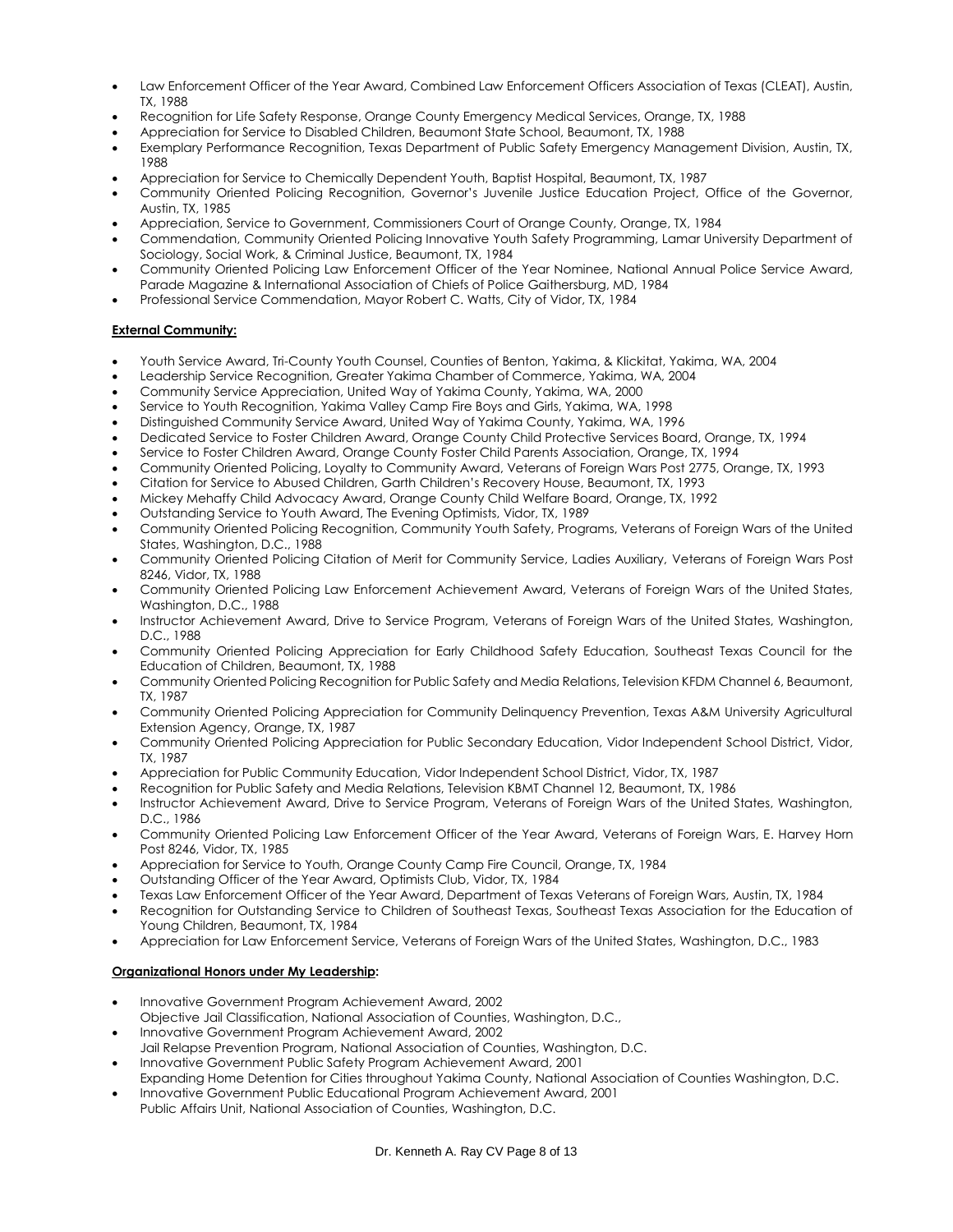- Innovative Government Program Achievement Award, 2001 Objective Jail Classification, National Association of Counties, Washington, D.C.
- Innovative Government Program Achievement Award, 2000 Offender/Inmate Mental Health Program, National Association of Counties, Washington, D.C.
- Innovative Government Program Achievement Award, 2000 Pretrial Services in the 21st Century, National Association of Counties, Washington, D.C.
- Innovative Government Community Service Program Achievement Award, 2000 Community Blankets and Bears Program, National Association of Counties, Washington, D.C.
- Innovative Government Program Achievement Award, 1999 Work Ethics Detention Program – Making Jail Work, National Association of Counties, Washington, D.C.
- Innovative Government Program Achievement Award, 1999 Operation Clean Sweep, National Association of Counties, Washington, D.C.
- Innovative Government Program Achievement Award, 1999
- Cooperative Pistol Range, National Association of Counties, Washington, D.C. • Recognition for effective traffic safety enforcement & education programming, 1993
- United States Senator Phil Graham, Washington, D.C.
- Recognition, DUI Enforcement, Mothers Against Drunk Driving (MADD), Orange, TX, 1993

## **SELECTED PUBLICATION WORK**

## **Children's Safety Booklets:**

- Ray, K. A., & Sanford, B. S. (1988). *Stop and think about drugs: A booklet for youth*. Vidor, Texas: Vidor Independent School District Printing Program.
- Ray, K. A., & Sanford, B. S. (1988). *Stop* and *think about safety: A booklet for children and youth*. Vidor, Texas: Vidor Independent School District Printing Program.
- Ray, K. A., & Sanford, B. S. (1987). *Officer Ollie investigates substance abuse: A booklet for children*. Vidor, Texas: Vidor Independent School District Printing Program.

**Government Research & Technical Reports:** 2010-present. Numerous reports involving assessment of prisoner Civil Rights, correctional health services, facility security, use of force, operations, clinical behavioral health assessments, staffing, courts, probation, training, etc. Work conducted in the states of California, Washington, Wisconsin, New Mexico, Texas, Illinois, Indiana, Mississippi, Georgia, Pennsylvania, New York, Kentucky, United States Virgin Islands, Tennessee.

- Beck, A., Miller. R., & Ray, K.A. (2018). *Comprehensive justice system and detention center study for new construction implementation. Boyle County*, Danville, KY.
- Beck, A., & Ray, K.A. (2018). *Comprehensive justice system and detention center study for new construction implementation. Vigo County*, Terre Haute, IN.
- Montoya, C., & Ray, K.A. (2016). *Jail behavioral health and custody population review.* Madison County, Jackson, TN. U. S. Department of Justice National Institute of Corrections Technical Assistance Report, Washington, DC.
- Gallant, C., & Ray, K.A. (2015). *Local jail and justice system assessment.* Madison County, Jackson, TN. U. S. Department of Justice National Institute of Corrections Technical Assistance Report, Washington, DC.
- Goldman, M., & Ray, K.A. (2015). *Assessment of municipal criminal justice system and detention facility for new construction feasibility*. City of Jackson, MS. U. S. Department of Justice National Institute of Corrections Technical Assistance Report, Washington, DC.
- Ray, K.A., & Ryan, T. (2015). *Assessment of correctional use of force policies and practices*. City of Philadelphia Prisons System, Philadelphia, PA.
- Hughes, J., & Ray, K.A. (2015). *Local jail and justice system assessment.* Adams County, WA Sheriff's Office, Ritzville, WA. U. S. Department of Justice National Institute of Corrections Technical Assistance Report, Washington, DC.
- Goldman, M., & Ray, K.A. (2015). *Modified local jail and justice system assessment.* Boyd County Detention Center, Catlettsburg, KY. U. S. Department of Justice National Institute of Corrections Technical Assistance Report, Washington, DC.
- Hompe, B., & Ray, K.A. (2014). Correctional use of force reform planning and implementation. Bernalillo County, NM Metropolitan Detention Facility, Albuquerque, NM.
- Ray, K.A., & Shansky, R. (2014). *Assessment of proposed medical and mental health programming for the construction of a 5000-bed consolidated correctional treatment facility*. Los Angeles County, CA Board of Supervisors and Los Angeles County Sheriff's Office. Los Angeles, CA.
- Purevich, M., & Ray, K.A. (2013). *Comprehensive campus security planning*. Chippewa County, WI. Government, Chippewa Falls, WI.
- Beck, A., Murray, K. & Ray, K.A. (2013). *Comprehensive analysis operational analysis*. Chatham County, GA Sheriff's Office, Savannah, GA.
- Ray, K.A. (2013). *Assessment of inmate medical and mental health practices, Snohomish County sheriff's Department*. U. S. Department of Justice National Institute of Corrections Technical Assistance Report, Washington, DC.
- Ray, K.A et al. (2013-Current*). Compliance Monitoring Reports, Golden Grove Adult Correctional Facility Settlement Agreement*, St. Croix, United States Virgin Islands.
- Goldman, M., & Ray, K.A. (2013). *Jail mental health unit design and program development, Mclean County, IL sheriff's department.* U. S. Department of Justice National Institute of Corrections Technical Assistance Report, Washington, DC.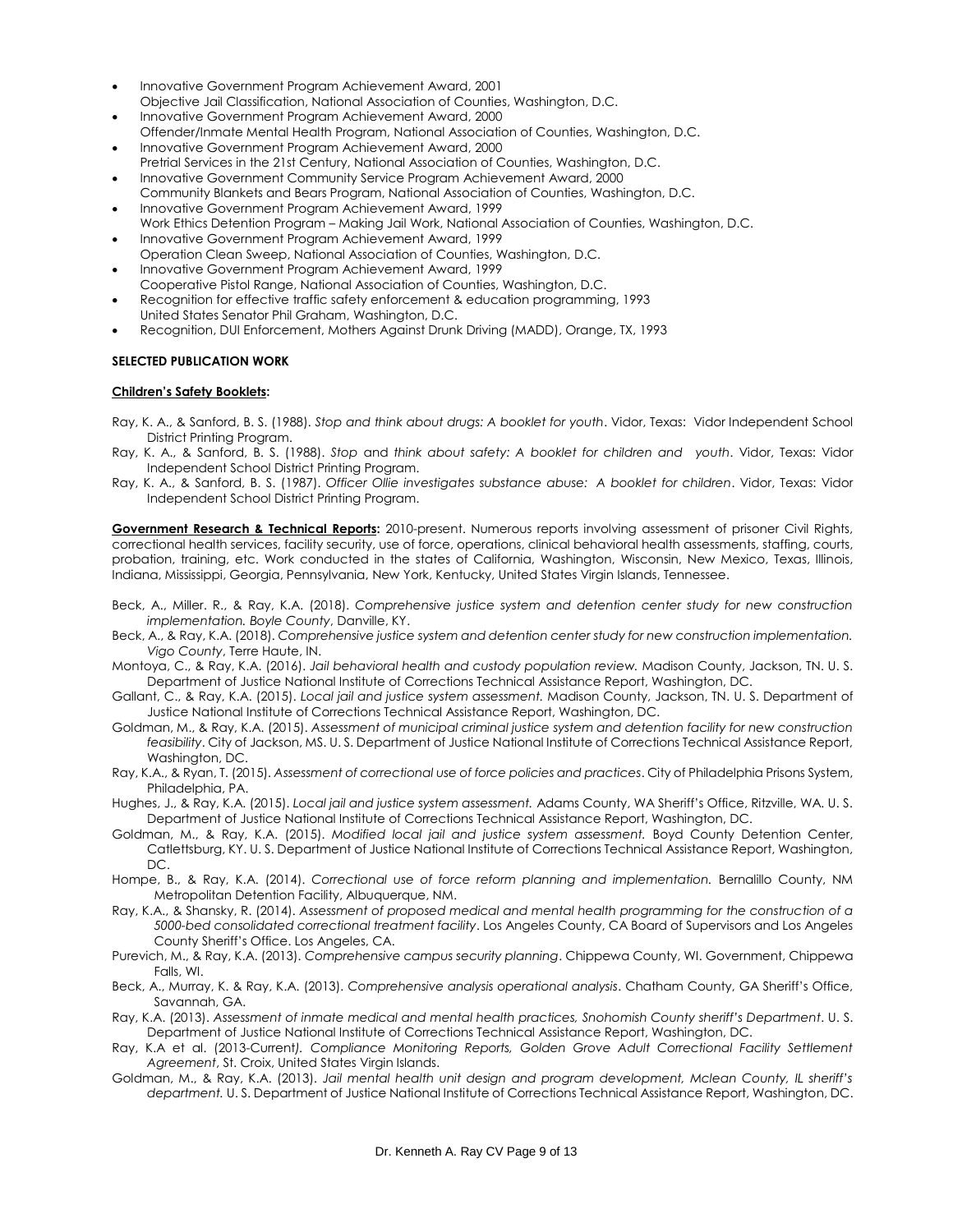- Ray, K.A. (2013). *Assessment of inmate medical and mental health practices, Laporte County, IN sheriff's department*. U. S. Department of Justice National Institute of Corrections Technical Assistance Report, Washington, DC.
- Goldman, M., & Ray, K.A. (2013). *Jail mental health unit design and program development, Onondaga County, NY sheriff's department.* U. S. Department of Justice National Institute of Corrections Technical Assistance Report, Washington, DC.
- Ray, K.A. (2013). *Assessment of inmate medical and mental health practices, Porter County, IN sheriff's department*. U. S. Department of Justice National Institute of Corrections Technical Assistance Report, Washington, DC.
- Goldman, M., & Ray, K.A. (2013). *Jail medical and mental health unit planning, design, activation assessment and readiness, Dallas County, TX sheriff's department*. U. S. Department of Justice National Institute of Corrections Technical Assistance Report, Washington, DC.
- Ray, K.A. (2012). *Assessment of inmate medical and mental health practices, Mclean County, IL sheriff's department detention center*. U. S. Department of Justice National Institute of Corrections Technical Assistance Report, Washington, DC.
- Miller, R., & Ray, K.A. (2012). *Assessment of jail capacity utilization and capacity use practices of the Porter County, IN sheriff's department jail system*. U. S. Department of Justice National Institute of Corrections Technical Assistance Report, Washington, DC.

Ray, K.A. & Shansky, R. (2012). *Jail pharmaceutical cost analysis and control plan, Lake County, IN Sheriff's Department.*

- Miller, R., & Ray, K.A. (2011). *Correctional staffing analysis study. Lake County, IN Correctional Facility.*
- Ray, K.A. (2011) *Assessment of jail medical, mental health and suicide prevention practices of the St. Croix County, WI sheriff's department jail system*. U. S. Department of Justice National Institute of Corrections Technical Assistance Report, Washington, DC.
- Ray, K.A. (2010) *Jail medical and mental health practices and services of the Chippewa Falls County, WI sheriff's department jail system*. U. S. Department of Justice National Institute of Corrections Technical Assistance Report, Washington, DC.
- Ray, K.A. (2010). *Jail bed capacity study: A multivariate capacity-to-staffing ratio comparative analysis*. Lake County Sheriff's Department & Board of County Commissioners, Lake County, IN.
- Ray, K. A. (2010). *Jail suicide prevention and mental health practices and services of the lake county, IN Sheriff's Department Jail System.* U.S. Department of Justice National Institute of Corrections Technical Assistance Report, Washington, DC.
- Ray, K. A., & et. al. (1996-2003). *Yakima county department of corrections annual report*. Yakima County government, Washington: Printing Office.
- Ray, K. A. (2001). *Why yakima county needs financial help from the 31st legislature: A report on disparate criminal justice funding by the State of Washington*. Yakima County government, Washington: Printing Office.
- Little, M., Ray, K. A., & Wyman, K. O. (2000). *Jail bed marketing* & *implementation plan. An entrepreneurial approach to 21st century governance.* Yakima County Government, Washington: Printing Office.
- Ray, K.A. (1995). *The planning* & *implementation of security-police services for Yakima County government.* Yakima County Government: Printing Office.
- Ray, K. A., & et. al. (1992). *Determining staff performance expectations for effective leadership*. Yakima County Government, Washington: Printing Office.
- Herrington, M., & Ray, K. A. (1992). *Determining the feasibility for a licensed criminal justice training center in Orange County*. Orange County Sheriff's Office, Texas: Printing Office.
- Herrington, M., & Ray, K. A. (1992). *Victim satisfaction survey*: *A quantitative analysis of deputy performance according to victims of serious crime in Orange County, Texas*. Orange County Sheriff's Office, Texas: Printing Office.

*Note: Authored numerous other public & nonpublic government documents, minor research, reports, and policies 1985- Present.*

#### **Government Research, Reports Directed & Edited:**

Dimick, C., Little, M., & Rink, K. (2004). *Objective jail classification: A guide.* Yakima County Department of Corrections, Washington; Printing Office.

Rasmussen, P., Treblehorn, K, & Voorhis, D. (2002). *Yakima County Restitution Center implementation plan*: *A 200-bed therapeutic community correctional facility*. Yakima County Government, Washington: Printing Office.

Dow, D. (2002). *Restitution Center feasibility study*. Yakima County Government, Washington: Printing Office.

National Institute of Corrections. (1992). *Inmate Mental Health Services at the Yakima County Jail*. A consultation report funded by the National Institute of Corrections Jail's Division, Longmont, Colorado: Printing Office.

Voorhis, D., Rasmussen, P., Treblehorn & (1999). *Options planning for expanded jail planning*. Yakima County Government, Washington: Printing Office.

National Institute of Corrections. (1992). *Inmate Mental Health Services at the Orange County Jail*. A consultation report funded by the National Institute of Corrections Jail's Division, Longmont, Colorado: Printing Office.

*Note: Initiated, directed & edited numerous other government documents, minor research, reports, and policies 1989- 2005.*

#### **Manuscript Reviewed for Publication:**

Gist, L., & Curtis, W. (in press). *Research, advances & recommendations to obtain valid identification by eyewitnesses from photo line-ups*. Lamar University, Beaumont, Texas.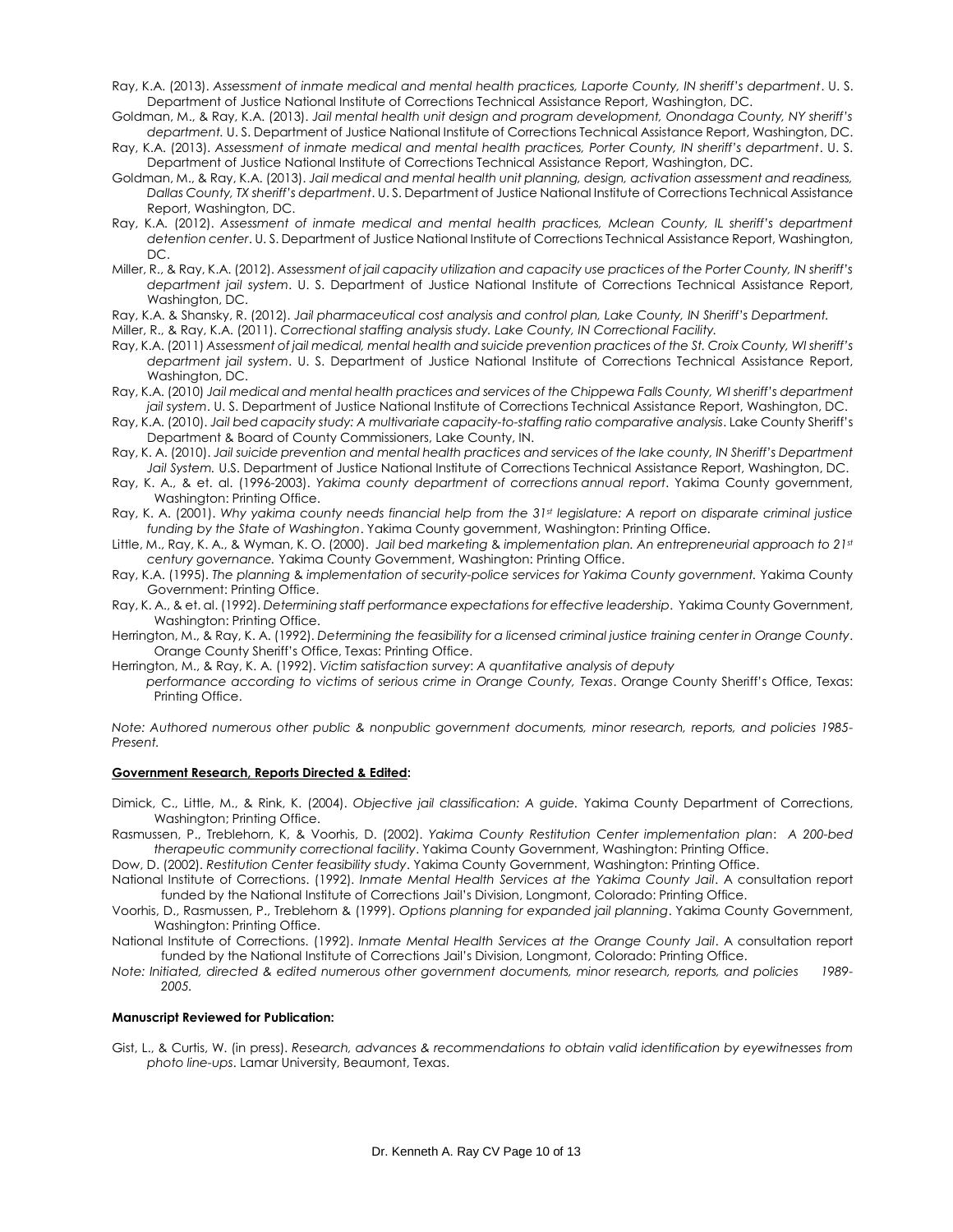## **Newspapers & Newsletters:**

- Ray, K. A., & et. al. (Eds.). (2003, August/September). Justice at work*,* Issues 1-4. *Yakima Herald Republic* Newspaper; Washington: Printing Office.
- Ray, K. A. (1995, August 20). Out of county bed contracting: Benefits and opportunities [Editorial]. *Yakima Herald Republic*, pp. Editorial section, 5A.
- Ray, K. A., et al. (1993). Sheriff's Crime Prevention Quarterly. *The Orange Leader*, pp. 1-8.

## **Peer Reviewed Journals:**

- Ray, K. A., & Wyman, K. O. (2000). Privatizing *&* regionalizing of local corrections: Some issues for local jurisdictions to consider. *Corrections Today*, pp 116-128.
- Ray, K. A. & Wyman, K. O. (2001). Privatizing *&* regionalizing of local corrections: Some issues for local jurisdictions to consider. *American Jails,* pp 23-35.
- Ray, K. A. (1988). Getting close to the customer: An effective police-youth relationships effort. *The Police Chief. Manuscript accepted with copy*rights *imposed, letter of verification available*.

## **Radio & Television:**

- Ray, K.A., et. al. (1985 to present). *Numerous on-camera, in-person, and telephonic television and radio interviews and shows regarding various local and national criminal justice and behavioral health issues and projects.*
- Keel, P. J., & Ray, K. A. (Writers/Producers/Directors). (1985-1988, Summer). *Officer Ollie youth safety public service announcements* [Radio broadcast]. Beaumont, Texas: KQXY Radio.
- Ray, K. A., & et. al. (Producers), et. al. (Writer), & Ray, K. A., et. al., & Ray, R. A. (Directors). (1985-1988). *Officer Ollie and friends child safety public service announcements* [Television series]. Beaumont, TX: KBMT Channel 12 Television.
- Ray, K. A., & et. al. (Writers/Directors). (1985-1994). *Operation blue Santa - toys for tots public service announcements* [Television series]. Beaumont, TX: KBMT channel 12 Television.

## **PRESENTATIONS/TRAININGS/LECTURES PROVIDED**

- Ray, K.A. (2014). *Surviving and thriving under federal civil rights for institutionalized persons act (CRIPA) order.* Illinois State Sheriff's Association Conference, Springfield, IL.
- Ray, K.A. (2011). *Surviving and thriving under federal civil rights for institutionalized persons act (CRIPA) order.* Wisconsin State Jail Administrator's Conference, WI.
- Ray, K. A. (2008). *Classroom applications for the pediatric symptom checklist*. Instruction presented at K-12 teacher inservice, Republic Independent School District, Republic, WA.
- Ray, K. A. (2008). *Social-emotional aspect of mental illness*. Lecture presented at the 11th & 12th grade AP psychology class of the Republic High School, Republic, WA.
- Ray, K. A. (2007). *Childhood attention deficit hyperactive disorder: Learning challenges & and opportunities*. Instruction presented at K-12 teacher in-service, Republic Independent School District, Republic, WA.
- Ray, K. A. (2007). *The practice of mental health counseling: Diagnosis & treatment*. Lecture presented at the 11th & 12th grade AP psychology class of the Republic High School, Republic, WA.
- Ray, K. A. (2007). *Mental health referrals & primary medical care professionals*. Instruction presented at Clinical staff inservice, Republic Medical Clinic, Republic, WA.
- Ray, K. A. (2007). *Social-emotional development of young children*. Lecture presented at the monthly meeting of Mothers of Preschoolers, Republic, WA.
- Ray, K. A. (2006). *Repainting your marriage.* Lecture series presented to married couples, Republic Church of the Nazarene, Republic, WA.
- Ray, K. A. (2003). *Model programs for managing mentally ill offenders: The national consensus project*. Lecture presented at the state annual convention of the National Alliance for the Mentally Ill, Bellevue, WA.
- Ray, K. A. (2003). *Effective treatment options of mentally ill offender populations*. Lecture & panel discussion presented at the semiannual community conference of Washington Partners in Crisis, Chelan, WA.
- Ray, K. A., & et. al. (2002). *Managing high-risk offenders & resource collaboration*. Lecture & panel discussion presented at annual community conference of the Washington State Department of Community Corrections, Yakima, WA.
- Ray, K. A., & et. al. (2002). *Staff relations, utilization, & misconduct*. Lecture and panel discussion presented at the annual meeting of the national large jails administrators, National Institute of Corrections, Longmont, CO.
- Ray, K.A. (2002). *Leading & managing criminal justice agencies.* Justice Administration, LAJ 333. Professor Dr. Rodrigo Murataya, Central Washington State University, Ellensburg, WA.
- Ray, K. A. (2002). *Entrepreneurial local government leadership: Challenges & opportunities*. Keynote speech presented at the annual convention of the Yakima Downtown Rotary Club, Yakima, WA.
- Ray, K.A. (2001). *Applying criminological concepts in correctional treatment & services*. Criminology, CJ 112. Professor Janet-Foster Goodwill, J.D., Yakima Valley Community College, Yakima, WA.
- Ray, K. A. (2000). *Exploring issues and strategies for marketing, funding, and auditing large jail systems*. Keynote speech presented at the semi-annual large jail network meeting, National Institute of Corrections, Longmont, CO.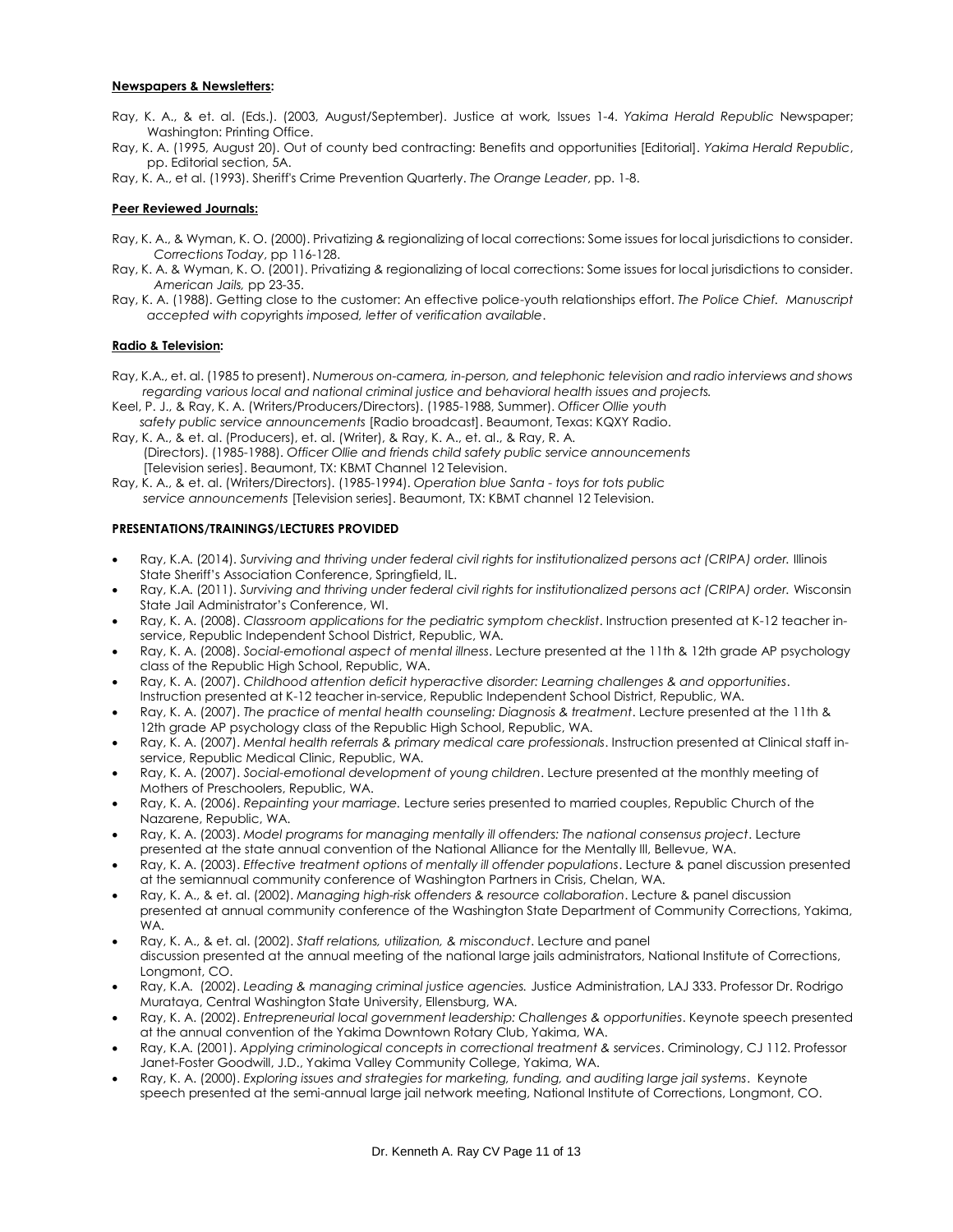- Ray, K. A., & et. al. (2000). *Identifying creative jail marketing initiates*. Panel discussion presented at the semi- annual large jail network meeting, National Institute of Corrections, Longmont, CO.
- Ray, K. A., & et. al. (2000). *Creative strategies to overcome jail overcrowding & underfunding*. Lecture *&* panel discussion presented at the Washington state local elected officials annual convention, Ocean Shores, WA.
- Ray, K. A., & et. al. (2000). *Caring for & protecting mentally ill inmate populations*. Lecture *&* panel discussion presented at the Washington state annual conference of the National Alliance for the Mentally Ill, Yakima, WA.
- Ray, K.A. (2000). *Robbery prevention & employee safety.* Instruction presented at employee training meeting of the Yakima Savings & Loan company, Yakima, WA.
- Ray, K. A. (1999). *Finding spiritual renewal behind prison walls*. Keynote speech presented at the annual state conference of the Union Gospel Mission, Yakima, WA.
- Ray, K. A., & et. al. (1999). *Driving under the influence, from arrest to sentencing & beyond*. Instruction & panel discussion presented at the local communities & criminal justice professionals new legislation education meeting of the Washington State Department of Traffic Safety, Yakima, WA.
- Ray, K. A., & et. al. (1999). *Driving under the influence, from arrest to sentencing & beyond*. Instruction & panel discussion presented at the local communities & criminal justice professionals new legislation education meeting of the Washington State Department of Traffic Safety, Spokane, WA.
- Heilman, D. R., & Ray, K. A. (1999). *Prison industries & local jails*. Panel discussion presented at the annual conference of the National Prison Industries Enhancement Association, San Diego, CA.
- Ray, K. A. (1997). *Criminal justice and the fingerprint technician*. Keynote speech presented at the annual conference of the Washington State Automated Fingerprint Technicians Association, Yakima, WA.
- Ray, K. A., & et. al. (1995). *Developing a comprehensive law & justice plan for Washington State*. Work-group facilitator presented at the bi-annual work meeting of the Washington State Law & Justice Advisory Board, Seattle, WA.
- Ray, K. A. (1994). *Local, state, & federal jurisdictional issues in offender management*. Lecture & panel discussion presented at the fall conference of the Washington State Correctional Association, Yakima, WA.
- Ray, K. A., & et. al. (1994). *Youth at risk: Tools for community response & intervention*. Coordination, lecture & panel discussion presented at a community and professionals special conference on youth, Lamar State College, Orange, TX.
- Ray, K.A. (1994). *Counseling offender populations in multicultural correctional environments.* Cross Cultural Counseling, CNDV 5329. Professor Dr. Fritz Husbands, Lamar University, Beaumont, TX.
- Ray, K.A. (1993). *Counseling offender populations in multicultural correctional environments.* Cross Cultural Counseling, CNDV 5329. Professor Dr. Fritz Husbands, Lamar University, Orange, TX.
- Ray, K.A. (1993). *Current issues local in law enforcement management.* Introduction to Criminal Justice, CRIJ 1301. Professor Dr. Joe Olsen, Dean of Academic Affairs, Lamar State College, Orange, TX.
- Ray, K. A. (1993). *The nuts & bolts of managing difficult youth behavior*. Lecture & panel discussion presented at the annual community professionals conference on youth of Baptist Hospital, Beaumont, TX.
- Ray, K. A., & et. al. (1993). *Interest-based negotiations & labor relations*. Lecture & panel discussion presented at a special labor management conference of the John Grey Leadership Institute, Lamar University, Beaumont, TX.
- Ray, K. A., & et. al. (1992). *Innovative juvenile delinquency response, intervention, & response programs*. Coordination & panel discussion presented at the annual conference of the Orange County Foster Child Protection Advisory Board, Lamar State College, Orange, TX.
- Ray, K.A. (1992). *Marketing police & community relations.* Media and Public Relations, COMM 432. Professor Dr. Betty Gavora, Lamar University, Beaumont, TX.
- Ray, K.A. (1989). *Operating school-based policing & youth relations: Challenges & opportunities*. The American Juvenile Justice System, CRIJ 3350. Professor Dr. Vic Sims, Lamar University, Beaumont, TX.
- Ray, K.A. (1987). *Community policing & community involvement.* Police Systems & Practices, CRIJ 2328. Professor Dr. Victor Sims, Lamar University, Beaumont, TX.
- Ray, K.A. (1987). *Social issues & contemporary policing*. Social Problems, SOCI 1306. Professor Dr. Molly Glaser, Lamar University, Beaumont, TX.
- Ray, K. A. (1998). *Current research on correctional alternatives: What works, what doesn't?* Keynote speech, lecture, & panel discussion presented at the annual Correctional Options conference of the Washington Association of Sheriffs and Police Chiefs, Yakima, WA.
- Ray, K. A. (1998). *Managing mentally ill jail populations*. Lecture & panel discussion presented at a special conference of the Washington State Association of Sheriff's & Police Chiefs, Olympia, WA.
- Ray, K. A., & et. al. (1989). *Personal & professional impacts of work stress*. Coordination & lecture presented at a special workshop on job stress of the Lamar University Regional Police Academy, Vidor, TX.
- Ray, K. A. (1987). *Street drugs & public safety*. Instruction & panelist presented at an in-service training for clinical staff of Baptist Hospital Care Unit, Beaumont, TX.
- Ray, K. A., & et. al. (1987). *Good bike driving tickets: An innovative youth safety program*. Keynote speech & panelist presented at the annual state convention of the Veterans of Foreign Wars, Amarillo, TX.
- Ray, K. A., & et. al. (1986). *Good bike driving tickets: An amazing police-youth relations program*. Panel discussion & paper presented at annual conference of the National Academy of Criminal Justice Sciences, Reno, NV.
- Ray, K. A., & Sanford, B. S. (1985). *Innovative classroom safety programs: The Officer Ollie story*. Lecture & panel discussion presented at the Texas Governor's educators special conference on youth safety, Austin, TX.
- Ray, K. A., & et. al. (1997-2003). *The criminal justice system*. Facilitation & lecture presented at the annual business professionals Leadership Yakima Academy of the Yakima Valley Chamber of Commerce, Yakima, WA.